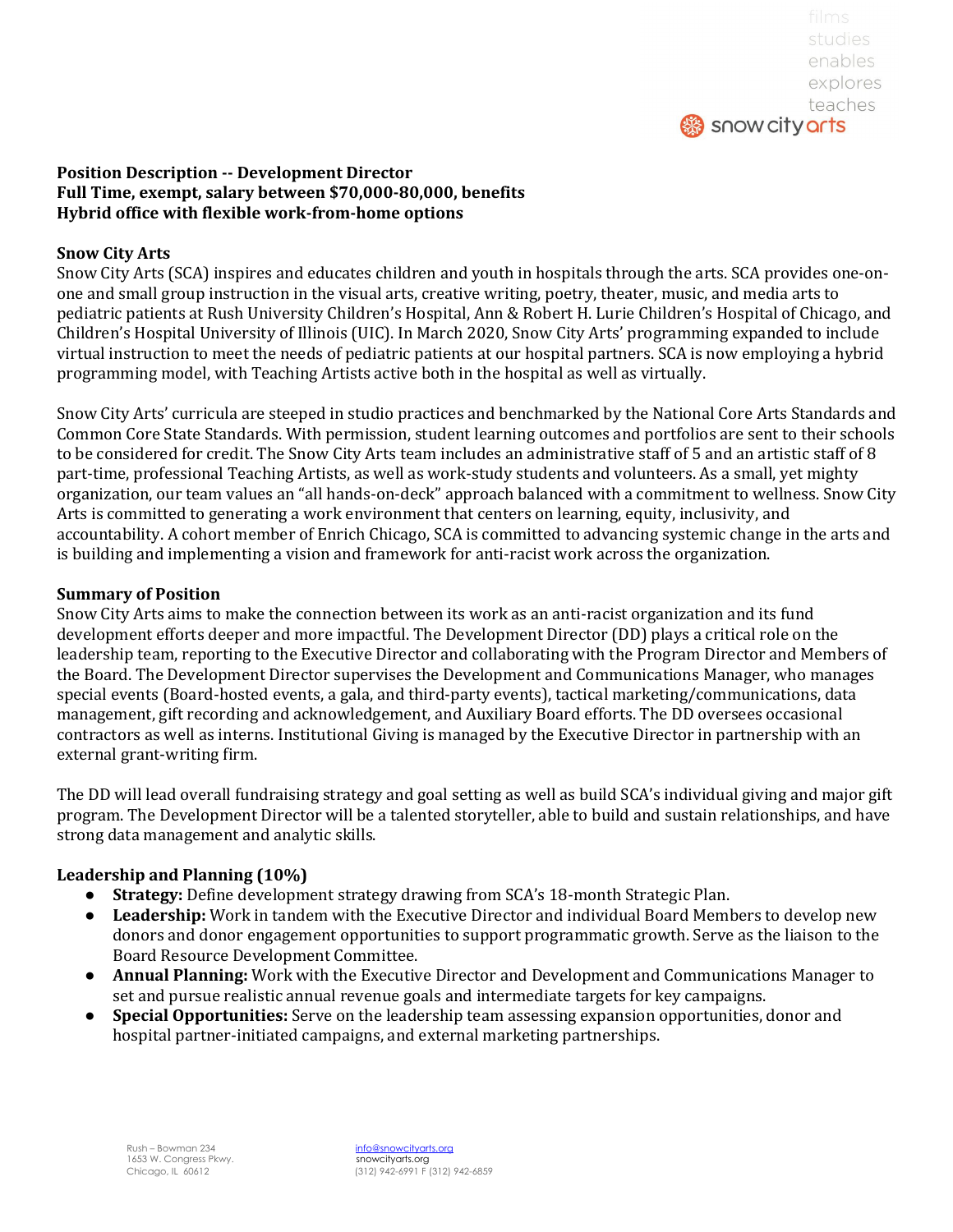# **Individual Giving (65%)**

- **Create:** Facilitate the design of a consent-based individual giving program grounded in community-centric, anti-racist, and sustaining fundraising values. Develop goals and metrics toward growth in the program.
- **Research**: Conduct comprehensive (qualitative and quantitative) research on donor prospects and create profiles on prospective individual donors.
- Moves Management: Co-create strategies for qualification, cultivation, solicitation, and stewardship, building toward the development and advancement of a personal portfolio.
- **Implement:** Develop and manage an active pipeline for sustaining support from Snow City Arts' current network and expand giving opportunities for community members and stakeholders.
- **Relationships**: Develop relationships with donors that lead to meaningful solicitations. Assign solicitations to Executive Director, Senior Management, and Board Members. Develop meaningful opportunities for cultivating donors.
- **Communication and Collateral**: Prepare tailored, personal, persuasive, and compelling briefing memos, major gift proposals, newsletters, presentation pieces, stewardship materials, and other materials as needed.
- **Impact**: Work with SCA staff to identify impactful stories and program-specific fundraising opportunities in alignment with organizational values.
- **Annual Appeal:** Envision and oversee the execution of an integrated annual appeal campaign and facilitate the involvement of the Governing Board.
- **Documentation:** Maintain accurate and up-to-date records of donor contacts and ongoing communication with current donors and prospects.

### **Communication (10%)**

- **Communication Strategy:** Provide leadership in collaboration with the Executive Director and an ad hoc Marketing Committee to update communication strategies. Potential exists to engage an external consultant or team.
- **Supervision:** Support the Development and Communications Manager's efforts to develop and implement brand-conscious campaigns to increase awareness about the mission of Snow City Arts and to support project-based programming and fundraising events.
- **Spokesperson:** Serve as a credible and compelling spokesperson on behalf of the organization.
- **Special Projects:** Assess, manage, or oversee special media relations projects as needed.

#### **Supervision and Support (15%)**

- **Supervise:** Collaborate and support the Development and Communications Manager who manages special events (Board-hosted events, galas, third-party events), tactical marketing/communications, data management, gift recording and acknowledgement, and Auxiliary Board efforts.
- **Reporting:** Produce reports on progress toward goals on agreed upon schedule for meetings with the Executive Director, Development Committee, and Board of Directors.
- **Database Transition:** Assess current fundraising software and oversee the transition to a new system.
- **Confidentiality:** Maintain donor records with care and meet annual HIPAA-testing requires to care for student-related information and artwork appropriately.
- Administrative: Support office administrative activities as necessary.

# **Priority Skills and Experience**

The ideal candidate will have a combination of the following professional and personal qualities, skills, and characteristics. Snow City Arts will consider candidates who do not meet every single requirement.

Three years of experience supervising and collaborating with fund development professionals promoting a culture of high performance and continuous improvement that values learning and commitment to quality. Ability to foster and develop leadership skills in others.

1653 W. Congress Pkwy.<br>Chicago, IL 60612

Rush – Bowman 234 **info@snowcityarts.org** snowcityarts.org<br>(312) 942-6991 F (312) 942-6859